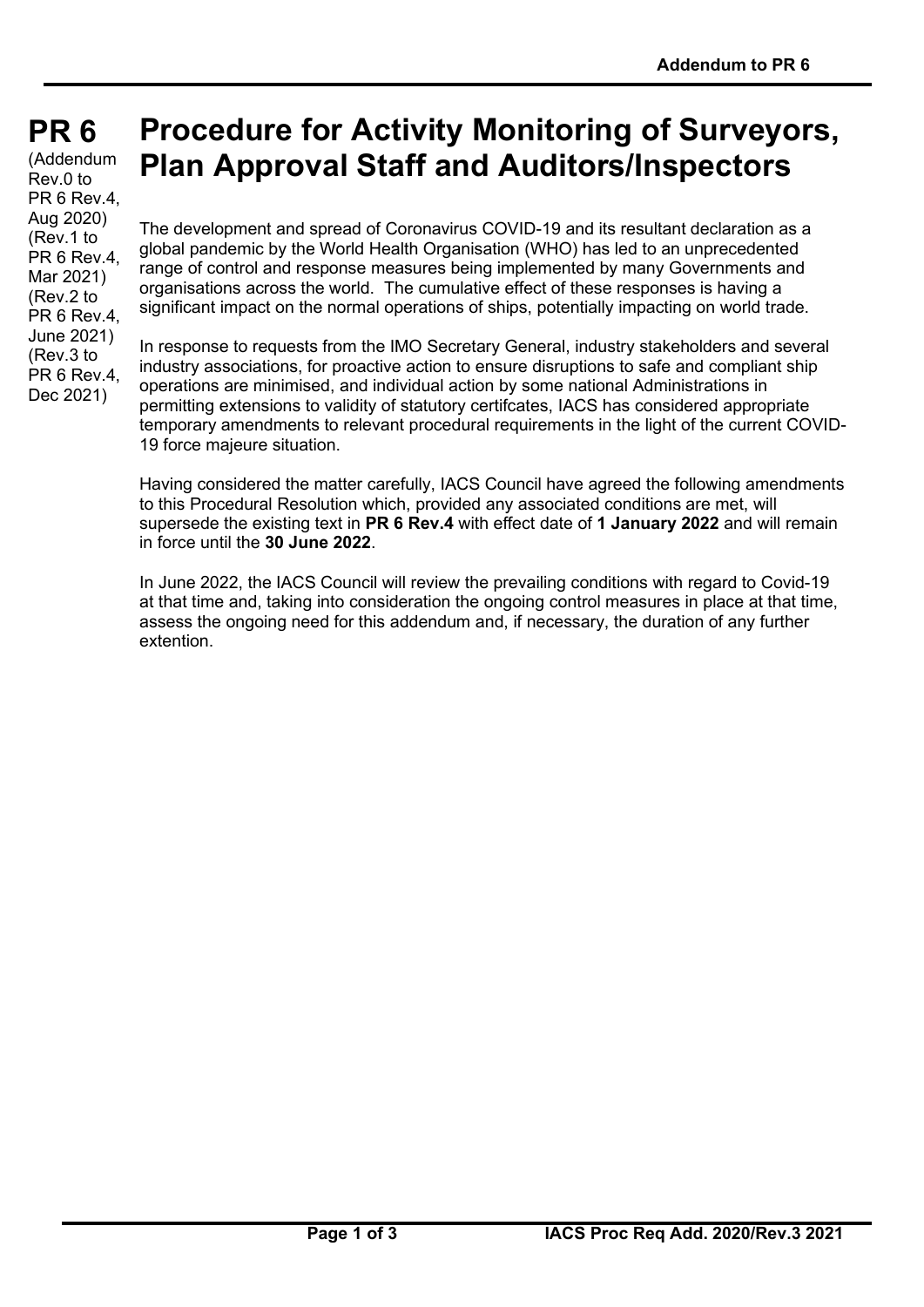#### **PR 6 Addendum Notice to PR 6**

(cont)

For the duration as shown in the validity section below, Paragraph 3.3 & 3.6 in this document overrides that shown in PR 6 Rev.4

### **3.3 Frequency of Activity Monitoring**

Activity Monitoring shall be carried out at least once every other calendar year for each field of work for which the individual is qualified. Only one type of survey (see 2.4.2) for a qualified surveyor and one type of audit/inspection (see 2.4.3) for a qualified auditor/MLC inspector need be monitored within the two-year cycle. Failure to complete the Activity Monitoring within the required timeframe will result in the individual not being permitted to carry out any activity in the field of work until the Activity Monitoring is satisfactorily completed.

The individual whose Activity Monitoring is overdue, may be assigned to carry out the next activity job, only if that activity job is monitored.

Control of any exceptions to this should be documented in the society's procedures.

In case of extraordinary circumstances during the continuing COVID-19 pandemic in 2021 beyond the control of the Society, where it will not be possible to carry out the activity monitoring of an individual by the December 2021 due date, an extension until 30 June 2022 may be allowed to complete the activity monitoring provided:

- a) The Society has verified the report of the previous activity monitoring, where available, and has confirmed that any actions required for identified areas of improvement or recommended training have been satisfactorily carried out.
- b) The reporting officer (the Monitor) has confirmed, based on his judgement, that the individual has the competence and capability to satisfactorily perform the work, considering the previous performance of the individual

Where an extension is provided as above, the individual whose monitoring is overdue may be permitted to carry out activity in the field of work during the period of extension and the requirement for monitoring the activity job may be suspended until the end of extension period.

Record of any such extensions granted are to be retained by the Society.

#### **3.6 Scope of Activity Monitoring**

The scope of the Activity Monitoring shall be sufficient to effectively evaluate the performance of the individual at work. Activity Monitoring may be conducted through, but should not be limited to, reviewing report and certificate accuracy, meeting objectives, received complaints, PSC detention feedback. Plan approval Activity Monitoring may be carried out after completion of plan approval work.

Activity Monitoring is to include, as applicable, but not limited to, an evaluation of the individual's:

- personal safety awareness and adherence to the Society's safety policy;
- professional behaviour and performance;